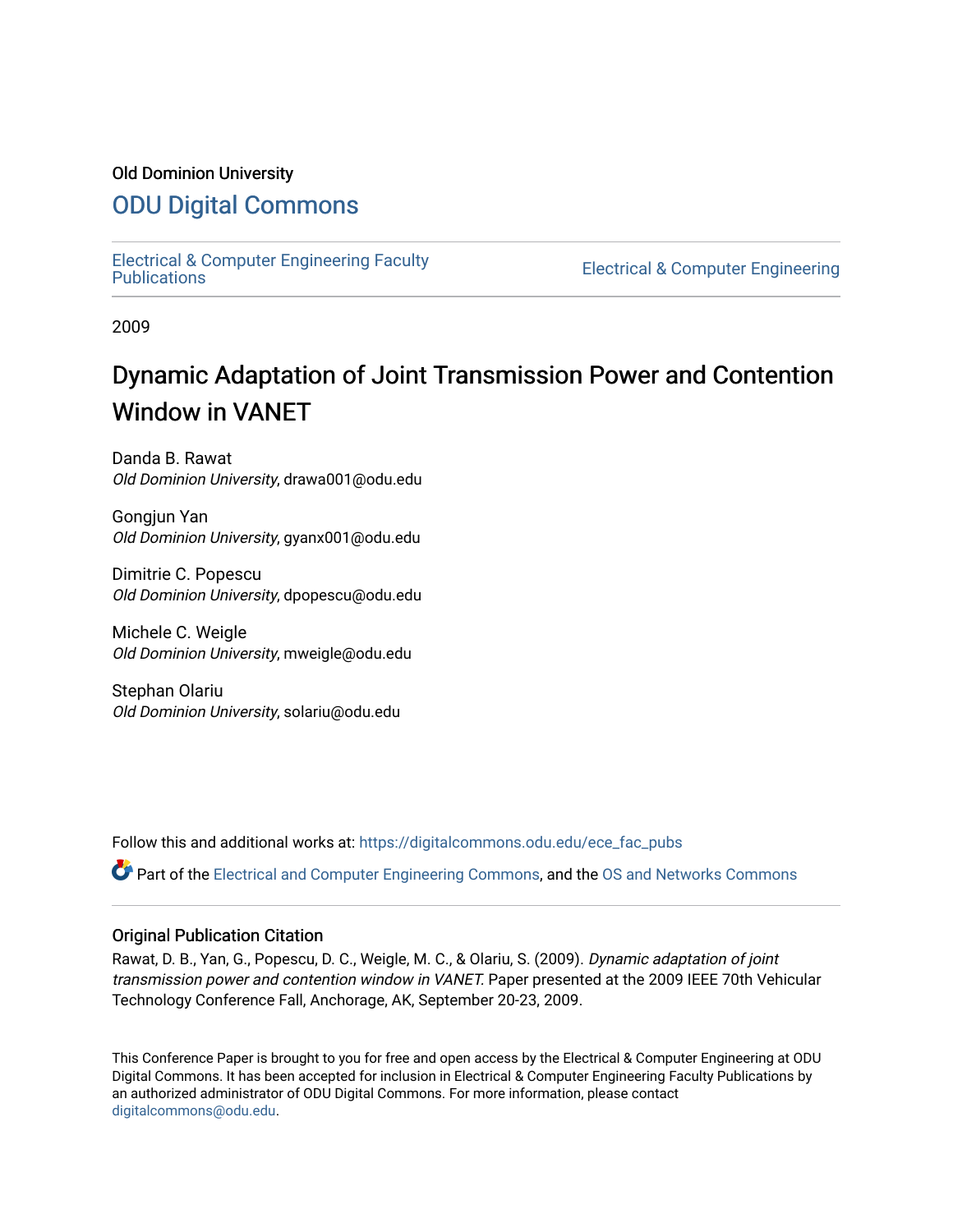# Dynamic Adaptation of Joint Transmission Power and Contention Window in VANET

<sup>1</sup>Danda B. Rawat, <sup>2</sup>Gongjun Yan, <sup>1</sup>Dimitrie C. Popescu, <sup>2</sup>Michele C. Weigle, <sup>2</sup>Stephan Olariu <sup>1</sup>Department of Electrical and Computer Engineering, <sup>2</sup>Department of Computer Science

Old Dominion University

Norfolk, VA 23529, USA

Email:  $\frac{1}{2}$ {drawa001, dpopescu}@odu.edu,  $\frac{2}{3}$ {ygongjun, mweigle, olariu}@cs.odu.edu

*Abstract –* **In this paper, we propose an algorithm for joint adaptation of transmission power and contention window to improve the performance of vehicular network in a cross layer approach. The high mobility of vehicles in vehicular communication results in the change in topology of the Vehicular Ad-hoc Network (VANET) dynamically, and the communication link between two vehicles might remain active only for short duration of time. In order for VANET to make a connection for long time and to mitigate adverse effects due to high and fixed transmission power, the proposed algorithm adapts transmission power dynamically based on estimated local traffic density. In addition to that, the prioritization of messages according to their urgency is performed for timely propagation of high priority messages to the destination region. In this paper, we incorporate the contention based MAC protocol 802.11e enhanced distributed channel access (EDCA) mechanism to implement a prioritybased vehicle-to-vehicle (V2V) communication. Simulation results show that the proposed algorithm is successful in getting better throughput with lower average end-to-end delay than the algorithm with static/default parameters.** 

#### I. INTRODUCTION

Vehicular Ad Hoc Networks (VANETs) are an integral part of the safety transportation systems and play a major role in intelligent transportation system. In vehicular communication, message propagation and dissemination occur with vehicle-tovehicle and/or vehicle-to-infrastructure communication. The message forwarding and propagation should be done in small amount of time. Therefore, reliability and low delay are extremely important factors for VANET applications to propagate and disseminate the message to the region of interest.

The mobility of vehicles in different traffic conditions, such as during traffic jams, accidents, traffic lights, rush hours, late night, school areas, etc., results in dynamic changes in vehicular network topology. In rural highways and during late night hours, the vehicles move with high speed, and this phenomenon results in a sparse ad hoc network. The communication link for a vehicle-to-vehicle network remains active for a short duration of time because of the highly dynamic topology of vehicular network. One way of making long time vehicle-to-vehicle connections for communication is by increasing the transmission power for sparse ad hoc

networks such as in rural areas or in urban areas where the application penetration ratio is low. The high transmission power results in high interference and high network overhead in vehicular networks in highly dense traffic (e.g., areas with a high penetration ratio, urban areas, or traffic jams). Therefore in order to address these problems, dynamic adaptation of transmission power is crucial. We propose to decrease the transmission power for high vehicle density or high penetration ratio and increase the transmission power for lower vehicle density or penetration ratio.

Vehicular communication helps to reduce the number of accidents and possible deaths by propagating messages prior to such severe accidents. In order to propagate and disseminate emergency messages in a timely manner, the vehicular network for an intelligent transportation system should support message differentiation similar to service differentiation in the contention based channel access mechanism, 802.11e EDCA [1]. The priority should be assigned according to the importance of the message and time delay requirements. Messages related to accidents should propagate to target regions on time so that further congestion and possible accidents can be avoided.

Recently the adaptation of transmission power based on local density (number of vehicles per km) has been proposed in [2]. However, prioritization of messages according to the urgency and the adaptation of the contention window for transmission opportunity have not been considered. In [3], Balon and Guo have proposed dynamic adaptation of the contention window according to network conditions for VANETs. They have considered the channel access time according to their urgency and delay requirements; however, they have not considered transmission power adaptation. In [4], Suthaputchakun and Ganz incorporated the 802.11e EDCA mechanism; however they considered neither adaptation of QoS parameters nor adaptation of transmission power.

Our work is motivated by the fact that the fixed transmit power and the QoS related parameters for prioritized messages do not enhance the performance for the dynamically changing topology of VANETs. Therefore the dynamic adaptation of joint transmission power and QoS parameters (e.g. contention window) in vehicle-to-vehicle communication is needed in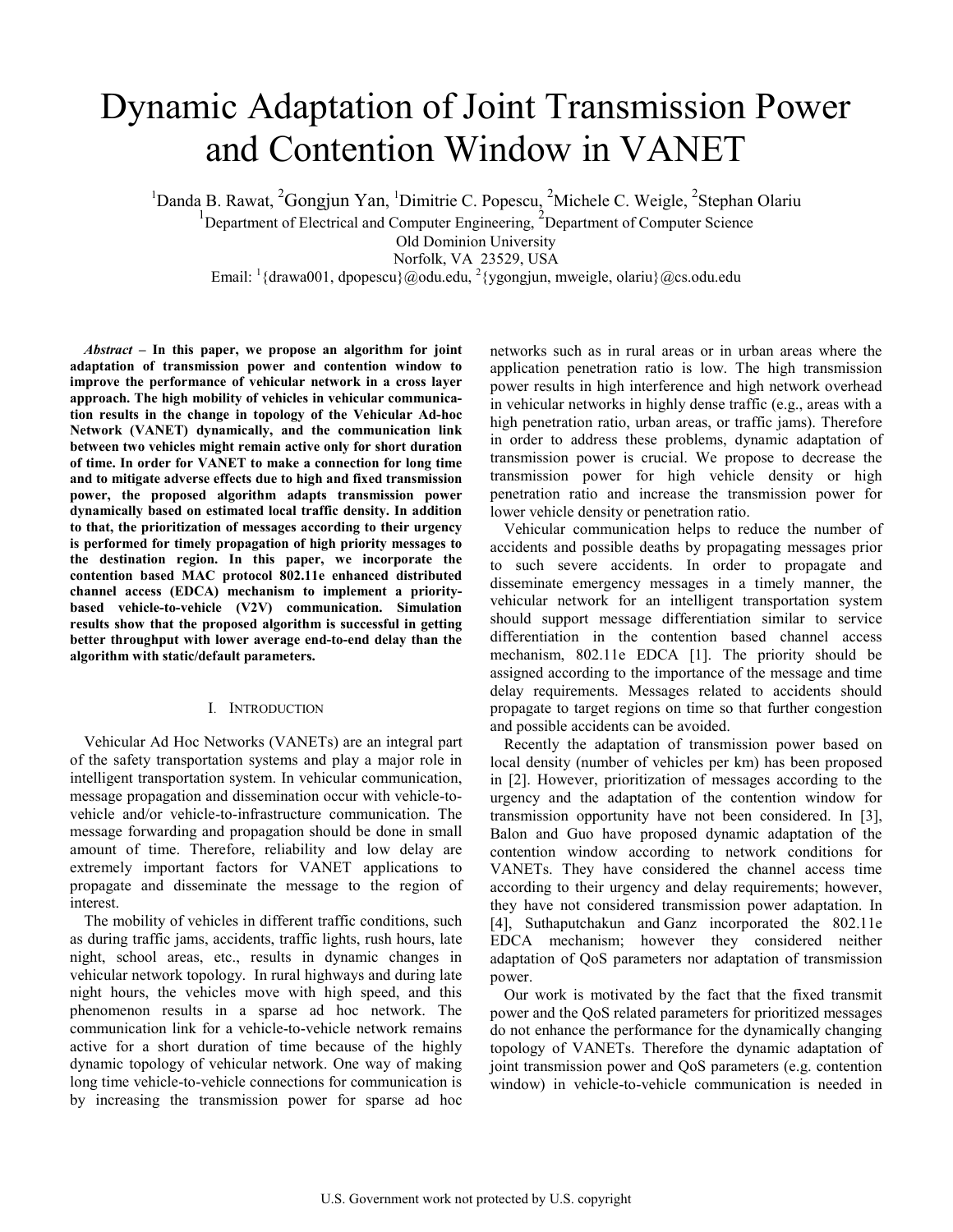order to achieve better performance according to the local density of vehicle in a cross layer approach.

The paper is organized as follows: In Section II, we present the overview of 802.11e EDCA and the problem statement. We present the dynamic adaptation of joint transmission power and contention window scheme in Section III. In Section IV, we present the proposed algorithm. The simulation set up is presented in Section V. The simulation results and discussion are presented in Section VI. Finally, the conclusion is presented in Section VII.

### II. OVERVIEW OF IEEE 802.11e EDCA AND ITS ROLE IN VANET

The fundamental access mechanism of IEEE 802.11 is applicable in vehicular communication but does not provide any message differentiation and hence does not assign priority during dissemination of emergency messages. Moreover, VANET MAC protocols have to consider the fast changing network topology as well as the different types of messages and also have to reduce the medium access delay according to message priority. For example, it is highly desirable for emergency messages to have higher priority over other messages to get channel access.

According to [1], a QoS station implements four access categories (ACs), and there is a set of EDCA parameters associated with each AC. Those parameters include arbitration interframe space AIFS [AC] and contention window (CW) with its minimum and maximum value CWmin [AC] and CWmax [AC], respectively. Each AC from every station independently starts a backoff timer after detecting that the channel is idle for an AIFS [AC] interval and competes with other ACs to gain a transmission opportunity. For each AC, the backoff period is selected from a uniform distribution over [0, CW [AC]]. The CW size is initially assigned CWmin and doubles when transmission fails, up to CWmax. The smaller CWmin [AC] is, the shorter the channel access delay for the corresponding priority and hence the better chance to access the media for a given traffic condition. When an application is admitted, it will be attached with QoS parameters. If two or more backoff timers within the same station finish backoff at the same time, there will be a virtual collision. The station's internal scheduler solves the virtual collision.

Broadcasting of messages can result in the "broadcast storm" problem [9] that might result in higher delay for high priority or emergency messages. High transmission power in the region of high vehicle density results high network load in vehicular network because of broadcast and rebroadcast by large number of vehicles. Therefore, vehicle density in the region is a useful metric for adapting transmission power. Moreover, providing reliable delivery of broadcast messages in VANET introduces several challenges, such as lack of retransmission for failed broadcast transmissions.

Generally, dynamic adaptation of transmission power, based on local vehicle density, results in high throughput and timely dissemination of messages and dynamic adaptation of contention window size in EDCA gives better message differentiation. Using dynamic adaptation of transmission power along with that of the contention window combines the advantages of both methods. Hence the message propagation and dissemination occur with high throughput and low delay for priority messages. The proposed algorithm uses a cross layer approach as the algorithm adapts the transmission power (in PHY-layer) and contention window size (in MAC-layer) to enhance the performance of vehicular communication.

#### III. TRANSMISSION POWER AND PRIORITIZATION OF MESSAGES

In this section, we describe the calculation of transmission range and transmission power based on local density of vehicles and the different message categories according to their urgency.

#### *A. Transmission Range and Transmission Power*

From traffic flow theory, the transmission range is a function of the local density of vehicles, which is determined by the vehicles' movement or speed [2]. The transmission range is determined by

$$
TR = \min(L \times (1 - K), \sqrt{(L \times \ln(L)/K)} + a \times L)
$$
 (1)

where  $L$  is the length of road segment,  $K$  is the estimated vehicle density, and *a* is a traffic constant from traffic flow theory [2], [7]. Equation (1) calculates the transmission range based on the estimated local traffic density *K*. We have calculated the reachable neighbors for a given vehicle based on the method proposed in [3]. The given vehicle counts its neighboring vehicles based on the sequence number acknowledgement received from them and evaluates the *K* value by taking the ratio of total reachable neighbors to the maximum possible number of vehicles on the given road segment.

Since traffic flow theory gives only the transmission range using equation (1), we need the proper mapping from transmission range to transmission power. Therefore we ran a separate simulation to get the transmission power corresponding to the given transmission range. The mapping results are not included in the paper because of page limit.

#### *B. Prioritization of Messages*

As discussed in section II, 802.11e EDCA has the service differentiation to provide QoS for different types of messages: voice traffic, video traffic, best effort traffic and background traffic [1]. In order to incorporate the EDCA mechanism in VANET we categorize the different messages according to their urgency and delay requirements [4] as listed in Table I.

The different access categories will have different QoS parameters associated with them. Table II gives the QoS parameters corresponding to the ACs in 802.11e EDCA. The higher the access category number, the higher the channel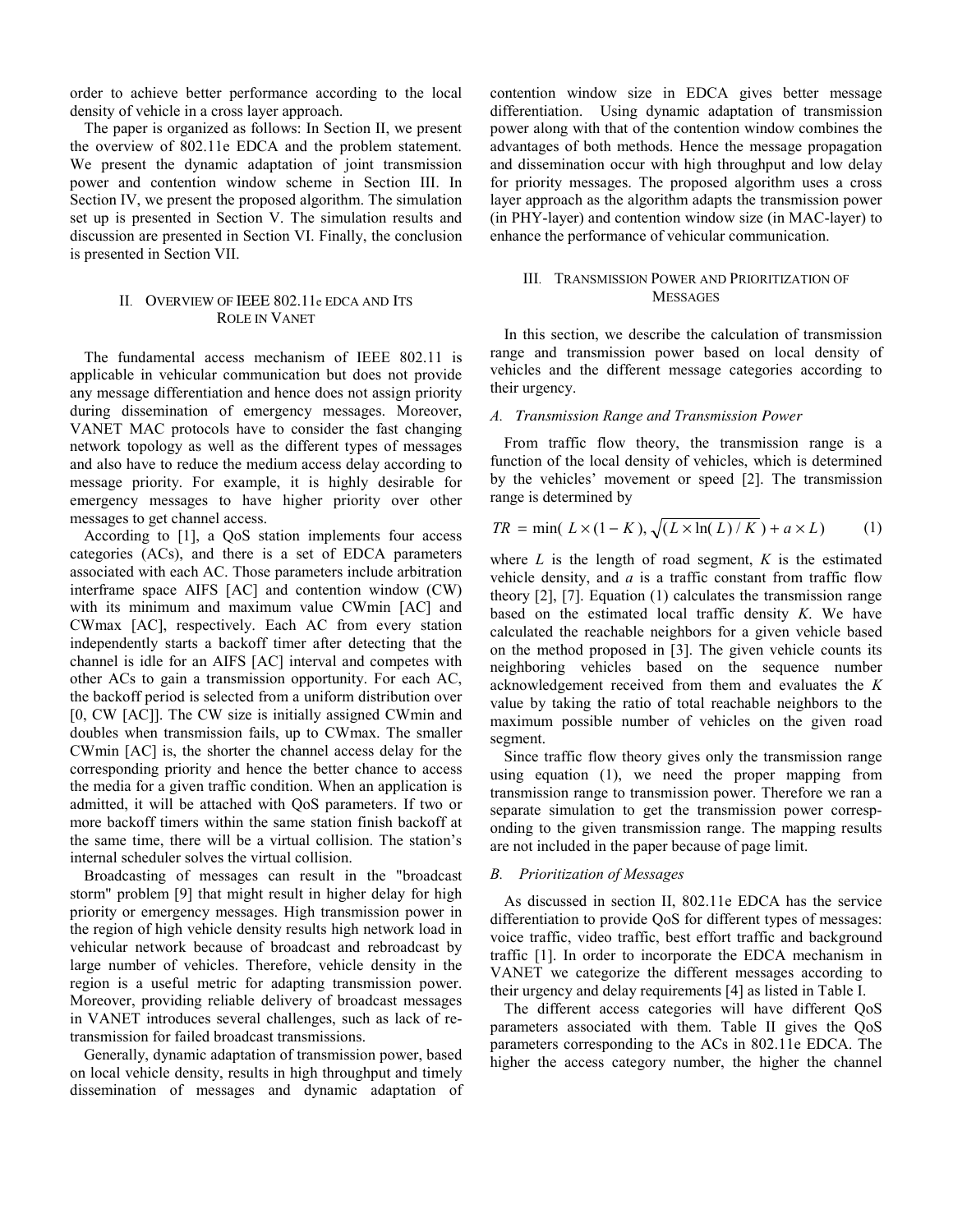#### TABLE I

MESSAGE PRIORITY [4]

| <b>Priority (traffic in EDCA)</b>          | <b>Message Type for VANET</b>                                            |  |
|--------------------------------------------|--------------------------------------------------------------------------|--|
| Priority 1 (Voice traffic -                | Accident message, messages from                                          |  |
| AC(3)                                      | emergency vehicle                                                        |  |
| Priority 2 (Video traffic –                | Accident indication messages,                                            |  |
| AC(2)                                      | sensing vehicle tyres                                                    |  |
| Priority3 (Best-effort traffic<br>$-AC(1)$ | Warning related messages, e.g.<br>work ahead, school area ahead,<br>etc. |  |
| Priority 4 (Background                     | General messages e.g. periodic                                           |  |
| traffic $-AC(0)$                           | broadcast messages                                                       |  |

| <b>TABLE II</b>                  |
|----------------------------------|
| PRIORITY SPECIFIC PARAMETERS [1] |

| AC | <b>CWmin</b>     | <b>CWmax</b>  | <b>AIFS</b> |
|----|------------------|---------------|-------------|
|    | CWmin            | <b>CWmax</b>  |             |
|    | CWmin            | <b>CWmax</b>  |             |
|    | $(CWmin+1)/2 -1$ | CWmin         |             |
|    | $(CWmin+1)/4-1$  | $(CWmin+1)/2$ |             |

access or transmission opportunity will be. That means the CWmin value for AC (3) will be the least among all ACs. The backoff counter drawn uniformly from [0, CW[AC]] will have an initial value of CWmin, implying that AC (3) will get the highest transmission opportunity over others. Each vehicle will have four different queues for each priority with a virtual collision handler to handle internal collisions.

#### IV. PROPOSED ALGORITHM FOR DYNAMIC ADAPTATION OF TRANSMISSION POWER AND TRANSMISSION TIME

In the proposed algorithm, each vehicle calculates its own transmission power dynamically based on the local density in order to mitigate the adverse effects of high transmission power and to increase the duration of the communication link in case of low traffic density for inter-vehicle communication. The density is calculated using the method proposed in [3] as mentioned in Section III (A). The method does not introduce significant network overhead to identify the neighbors of the vehicle. The algorithm to calculate the transmission range according to the estimated local density of vehicles [2] is modified in this paper to set the transmission power corresponding to the calculated transmission range. Formally,

the modified algorithm for the adaptation of transmission power is presented as follows:

#### Algorithm 1:

- *1. R is the maximum transmission range set by default*
- *2. INPUT: traffic constant 'a' from traffic flow theory [1], [7]*
- *3. OUTPUT: mapped transmission power corresponding to the calculated transmission range, TR*
- *4. K=estimated local vehicle density*
- *5. IF (K < threshold0) or (Priority 1) then* 
	- ⎯ *Assign transmission range (TR) equal to maximum value R*
- *6. OTHERWISE* 
	- ⎯ *Calculate the transmission range using equation (1).*
- *7. END*
- *8. Assign the transmission power corresponding to calculated transmission range, TR.*
- *9. STOP.*

We conducted a simulation to find the transmission range in meters corresponding to the transmission power in dBm. We made a suitable mapping of transmission power and transmission range so that the algorithm could take the suitable value for transmission power corresponding to the calculated value of transmission range.

The priority 1 message, being the highest priority and having a requirement of low delay, should propagate on time in a single hop (if possible) within the maximum transmission range. In order to incorporate this rule, the algorithm always assigns the maximum transmission range for the vehicle that carries priority 1 messages.

To support message differentiation for different types of messages listed in Table I, the algorithm has to choose the QoS parameters considering that the higher priority message holding vehicles should not get a chance to be greedy, and at the same time, the higher priority messages should not be waiting for a long time to get a transmit opportunity. For higher priority messages, waiting for a long time to get channel access might result in a delay in message propagation. Therefore, in order to mitigate the adverse effects in both cases, the dynamic adaptation of QoS parameters, in particular CW values, for different access categories is essential since the backoff counter value is obtained uniformly from [0, CW[AC]] and the initial CW value is CWmin. Therefore the dynamic adaptation of CW causes the change in back-off counter so that timely transmission of messages happens according to the local density. In order to change the contention window size dynamically, we have considered the collision rate in the channel and the number of backoff times for all messages as triggering metrics.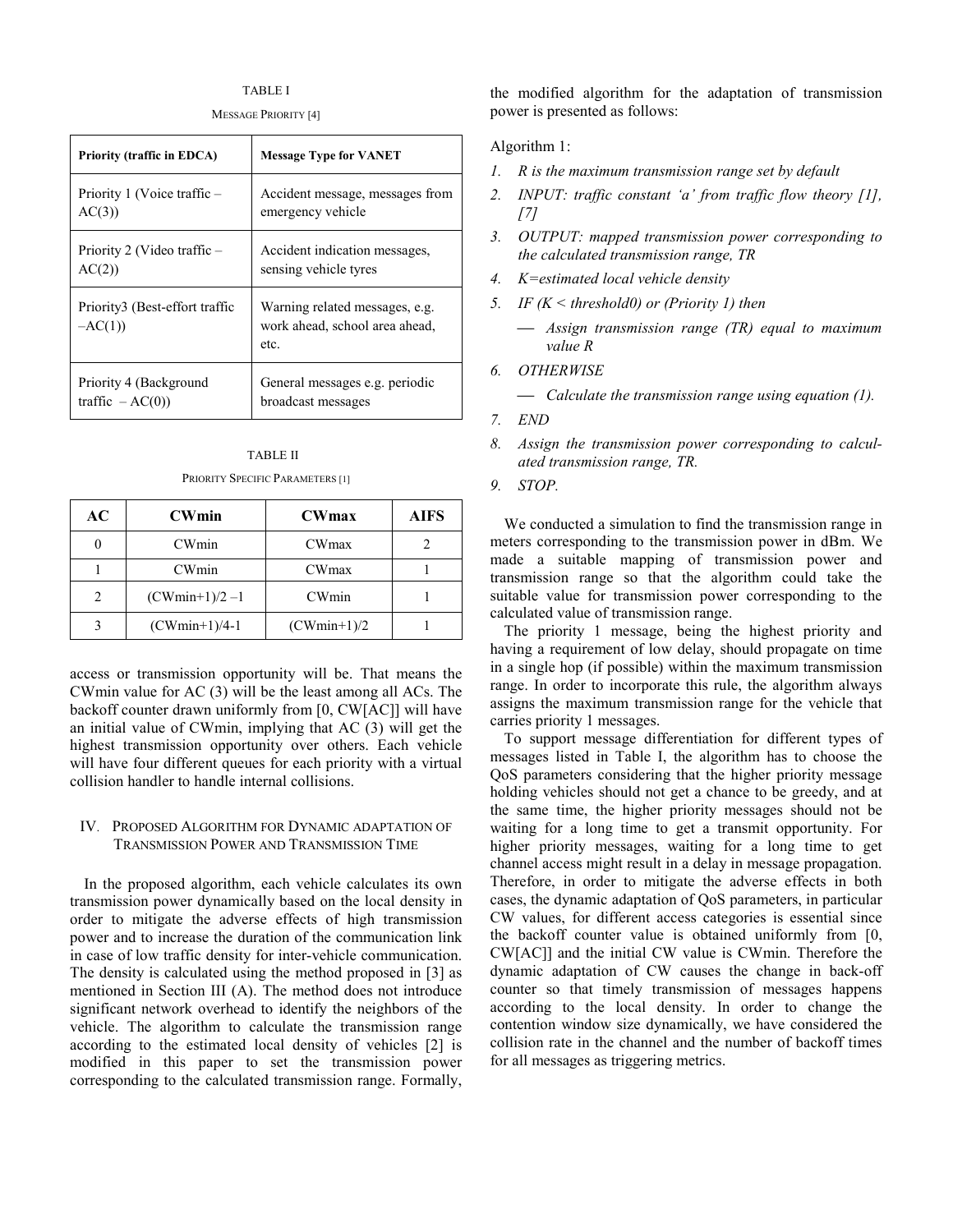The formal algorithm to adapt the CW [AC] value that gives the transmission opportunity to access the channel for corresponding messages or ACs is as follows:

Algorithm 2:

*1. IF collision occurred > threshold1* 

⎯ *Increase the corresponding CW[AC] values* 

*2. ELSE IF collision occurred < threshold1* 

⎯ *Decrease the corresponding CW[AC] values* 

*3. OTHERWISE* 

⎯ *Maintain corresponding CW [AC] values* 

4. *STOP.*

The proper choice of threshold value also plays an important role for the algorithm. Algorithm 1 adapts the transmission range and eventually the transmission power, whereas algorithm 2 adapts the corresponding CW values for all messages, hence the transmission opportunity or time to get channel access. In order to adapt the transmission power and the contention window (transmission time) dynamically, each vehicle runs both algorithms in a periodic manner so that the proper tuning of those values occurs according to the local density of vehicles and the network conditions.

#### V. SIMULATION SETUP

 In this section, we present the simulation setup to evaluate the performance of the proposed scheme. The simulation is performed using ns-2 [5] with added support for EDCA developed in [8]. Two scenarios are considered: one with the default scheme (having all values fixed for all parameters) and the other with the proposed scheme (having dynamic adaptation of both transmission power and CW value). We have compared the overall throughput and the average end-toend delay for all messages and for the highest priority message for 150 mobile nodes acting as vehicles.

 For both simulations, we use the Poisson data generation with a packet size of 512 Bytes and rate of 10 packets per second. As we have mentioned in Section-II, each priority message will have the QoS parameters and corresponding default values as listed in Table II.

The value of the traffic constant used in equation (1) is assumed to be  $a = 0.25$  as per traffic flow theory [2], and the length of road segment *L* is taken as 500m (0.311 mile). The vehicle calculates its local vehicle density *K* periodically using the approach mentioned in Section IV.

In both simulation scenarios, we have assumed that each vehicle maintains the safety distance. Using microscopic traffic Intelligent Driver Model (IDM) [6], we have simulated a 16094 m (10 mile) urban map with one lane in each direction, with an initial vehicle speed in the range of 12 - 30 m/s (30 - 68 mph) which can be increased or decreased to maintain the safety distance.

In order to incorporate the EDCA mechanism in VANET using ns-2, we have mapped the suitable messages with the corresponding service differentiated EDCA access categories as listed in Table I.

We have set vehicles to receive all types of messages. But we have assigned 150 vehicles randomly to act as sources for different messages. In the simulation, we have generated the voice traffic as a message related to an accident, video conferencing traffic as a message indicating possible accident, HTTP browsing as warning related messages, and FTP traffic as regular periodic messages.

#### VI. SIMULATION RESULTS AND DISCUSSION

 In this section, we present the simulation results and discussion in order to corroborate our findings. We study the performance of proposed scheme using overall throughput and average end-to-end delay for messages. We compared the results obtained from proposed scheme with those of fixed parameter scheme.

 We simulated both scenarios for 300s and collected the global statistics for overall throughput and average end-to-end delay.

Figure 1 shows that the overall throughput is higher for proposed scheme than that of default scheme. Initially the throughput value is same for both schemes since the vehicles might not be able to detect their neighbors (vehicle density) at first and will not be able to tune the parameters. The proposed algorithm decreases the transmission power when the vehicle density is higher than the threshold value and increases the transmission power when the local vehicle density is lower. The higher priority messages get higher opportunity for transmission, and the adjustment in transmission power and QoS parameter makes low network overhead because of the lower range of broadcast and rebroadcast of messages within the local region. As a result the overall throughput of the proposed scheme is higher than that of default scheme.

We observe that the average end-to-end delay is decreasing in both scenarios and the delay is lower for proposed scheme than that of default scheme as shown in Figure 2. Individual vehicles adapt the transmission power and CW values. Since the adaptation of the CW values determines the channel access opportunity according to collision rate in the network, i.e., when the network collision rate is higher individual vehicles increase the CW value (maintaining EDCA hierarchy) associated with messages so that they get lower opportunity for channel access, and when the network has a low collision rate, the individual vehicles start to decrease the CW values (maintaining the EDCA hierarchy) to get higher opportunity for channel access. The adaptation of the CW value protects the network from a greedy transmitter and also protects higher priority messages from waiting a long time to get channel access. As a result of adaptation, the proposed scheme reduces end-to-end delay by reducing possible message collisions in the network producing timely dissemination of messages.